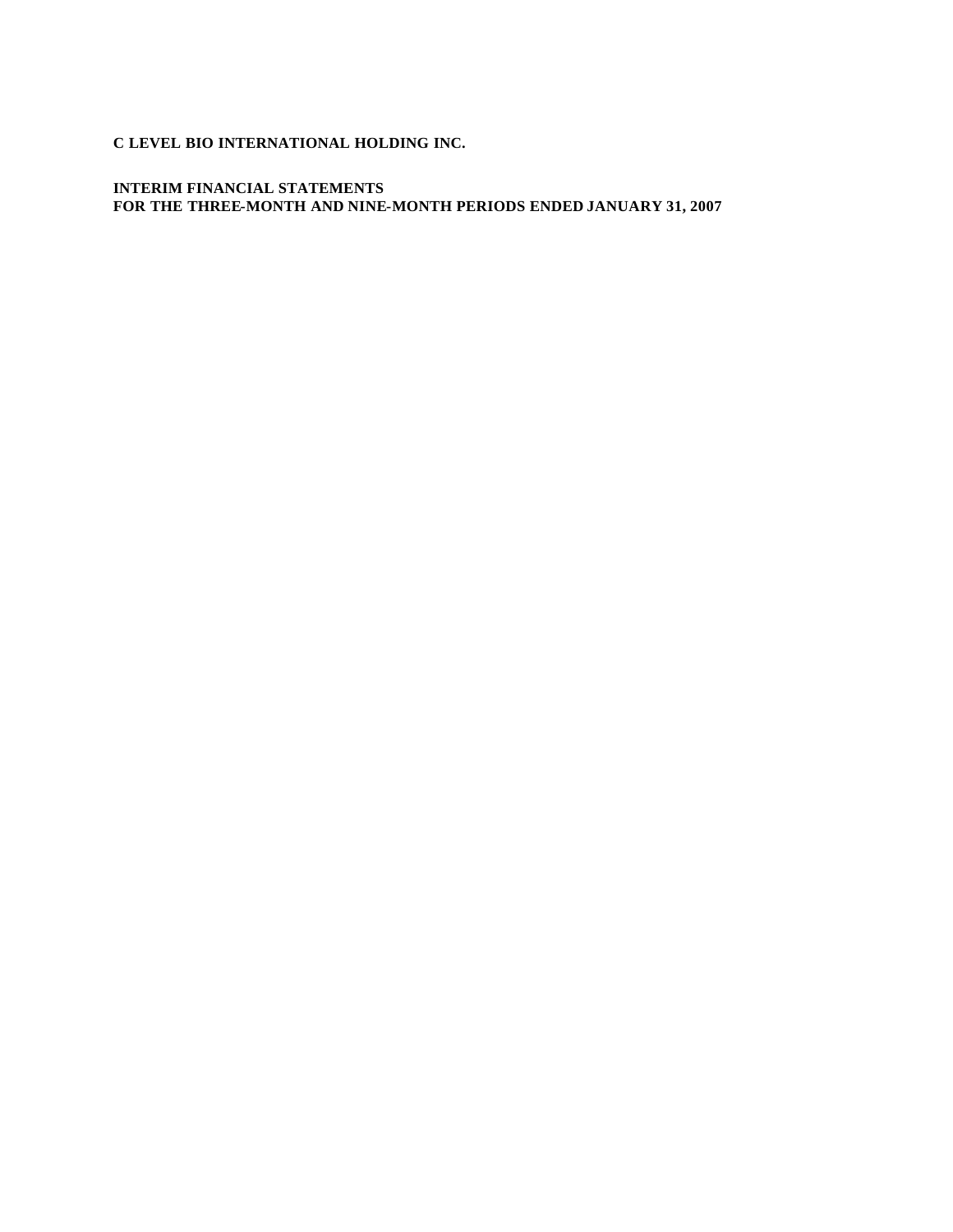# **C LEVEL BIO INTERNATIONAL HOLDING INC.**

## **TABLE OF CONTENTS**

## **INTERIM FINANCIAL STATEMENTS**

| Statement of earnings and deficit |         |
|-----------------------------------|---------|
| Balance sheet                     |         |
| Statement of cash flows           |         |
| Notes to financial statements     | $5 - 8$ |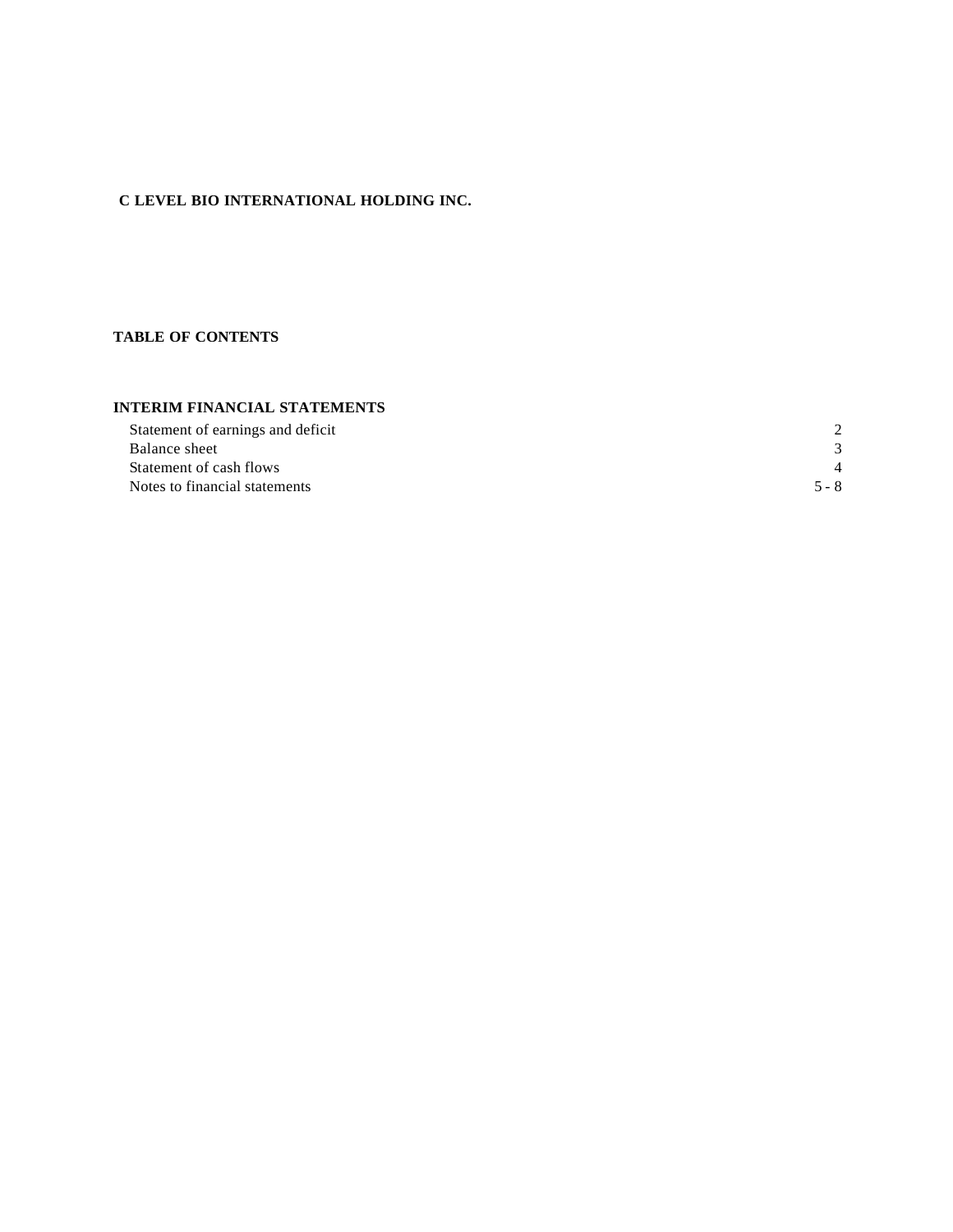## **INTERIM STATEMENT OF EARNINGS AND DEFICIT FOR THE THREE-MONTH AND NINE-MONTH PERIODS ENDED JANUARY 31, 2007**

|                              | <b>January 31</b><br>2007<br>(3 months) | January 31<br>2007<br>$(9$ months) |
|------------------------------|-----------------------------------------|------------------------------------|
| <b>INTEREST</b>              | 9,606<br>\$                             | 12,221<br>\$                       |
| <b>OPERATING EXPENSES</b>    |                                         |                                    |
| Professional fees            |                                         | 45,367                             |
| Stock-based compensation     | 25,401                                  | 32,856                             |
|                              | 25,401                                  | 78,223                             |
| <b>NET LOSS</b>              | \$<br>(15,795)                          | \$<br>(66,002)                     |
| DEFICIT, BEGINNING OF PERIOD | (50, 207)                               |                                    |
| DEFICIT, END OF PERIOD       | (66.002)                                | (66.002)                           |

## **EARNINGS PER SHARE**

| Basic and diluted                             |            | 0.00 |            | 0.00 |
|-----------------------------------------------|------------|------|------------|------|
| Outstanding weighted average number of shares | 16.500.000 |      | 13,217,391 |      |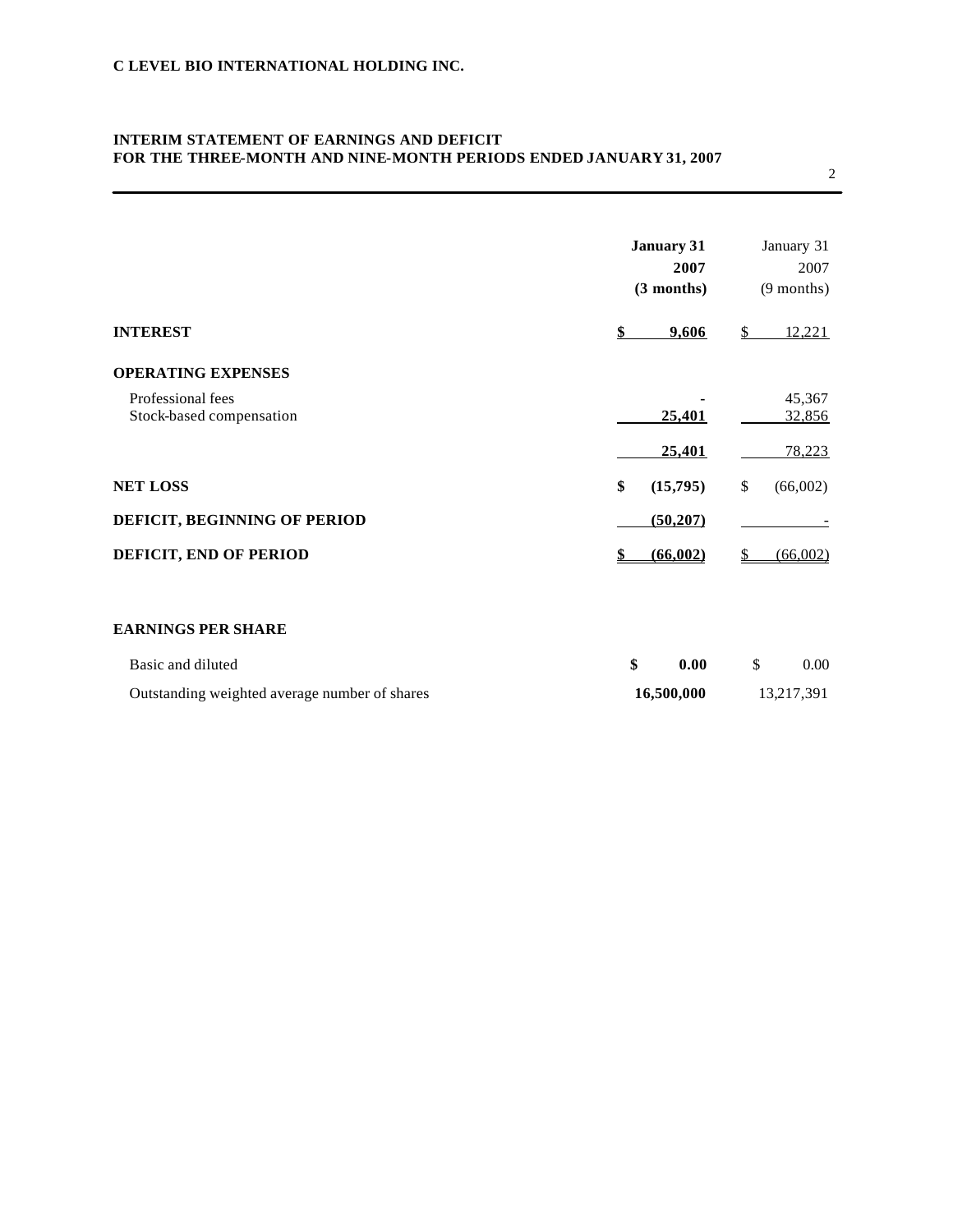## **INTERIM BALANCE SHEET AS AT JANUARY 31, 2007**

# **CURRENT ASSETS**

| Term deposit, bearing interest at rate of 3.3% and maturing in<br>October 2007<br>Cash in trust<br>Accrued interest | \$<br>836,341<br>6,691<br>9,881 |
|---------------------------------------------------------------------------------------------------------------------|---------------------------------|
|                                                                                                                     | 852,913                         |
| <b>CURRENT LIABILITIES</b>                                                                                          |                                 |
| Accounts payables and accrued liabilities                                                                           | \$<br>253,165                   |
| <b>SHAREHOLDERS' EQUITY</b>                                                                                         |                                 |
| Capital stock (Note 3)<br>Contributed surplus<br>Deficit                                                            | 582,784<br>82,966<br>(66,002)   |
|                                                                                                                     | 714,868                         |
|                                                                                                                     | 852,913                         |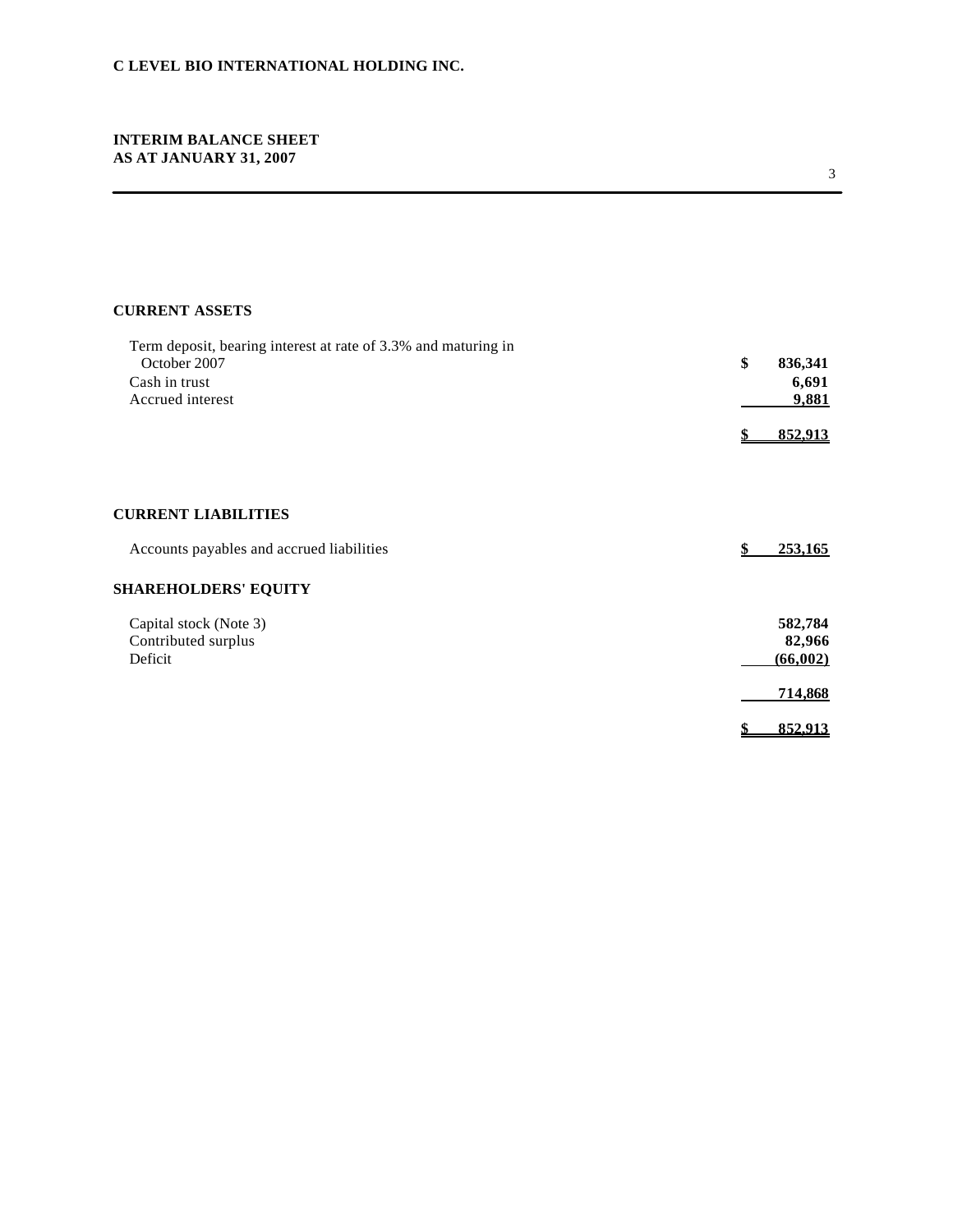# **INTERIM STATEMENT OF CASH FLOWS FOR THE THREE-MONTH AND NINE-MONTH PERIODS ENDED JANUARY 31, 2007**

|                                                        | <b>January 31</b><br>2007<br>(3 months) | January 31<br>2007<br>$(9$ months) |
|--------------------------------------------------------|-----------------------------------------|------------------------------------|
| <b>OPERATING ACTIVITIES</b>                            |                                         |                                    |
| Net loss                                               | \$<br>(15,795)                          | (66,002)<br>\$                     |
| Item not affecting cash:<br>Stock-based compensation   | 25,401                                  | 32,856                             |
|                                                        | 9,606                                   | (33, 146)                          |
| Net change in non-cash operating working capital items | 200,222                                 | 243,284                            |
|                                                        | 209,828                                 | 210,138                            |
| <b>FINANCING ACTIVITIES</b>                            |                                         |                                    |
| Issuance of capital stock, net of share issue expenses | (330,996)                               | 632,894                            |
| <b>INVESTING ACTIVITIES</b>                            |                                         |                                    |
| Term deposit                                           | 127,859                                 | (836, 341)                         |
| <b>INCREASE IN CASH AND CASH EQUIVALENTS</b>           | 6,691                                   | 6,691                              |
| CASH AND CASH EQUIVALENTS - BEGINNING OF PERIOD        |                                         |                                    |
| CASH AND CASH EQUIVALENTS - END OF PERIOD              | 6.691<br>\$                             | 6.691<br>S                         |

Cash and cash equivalents include cash.

4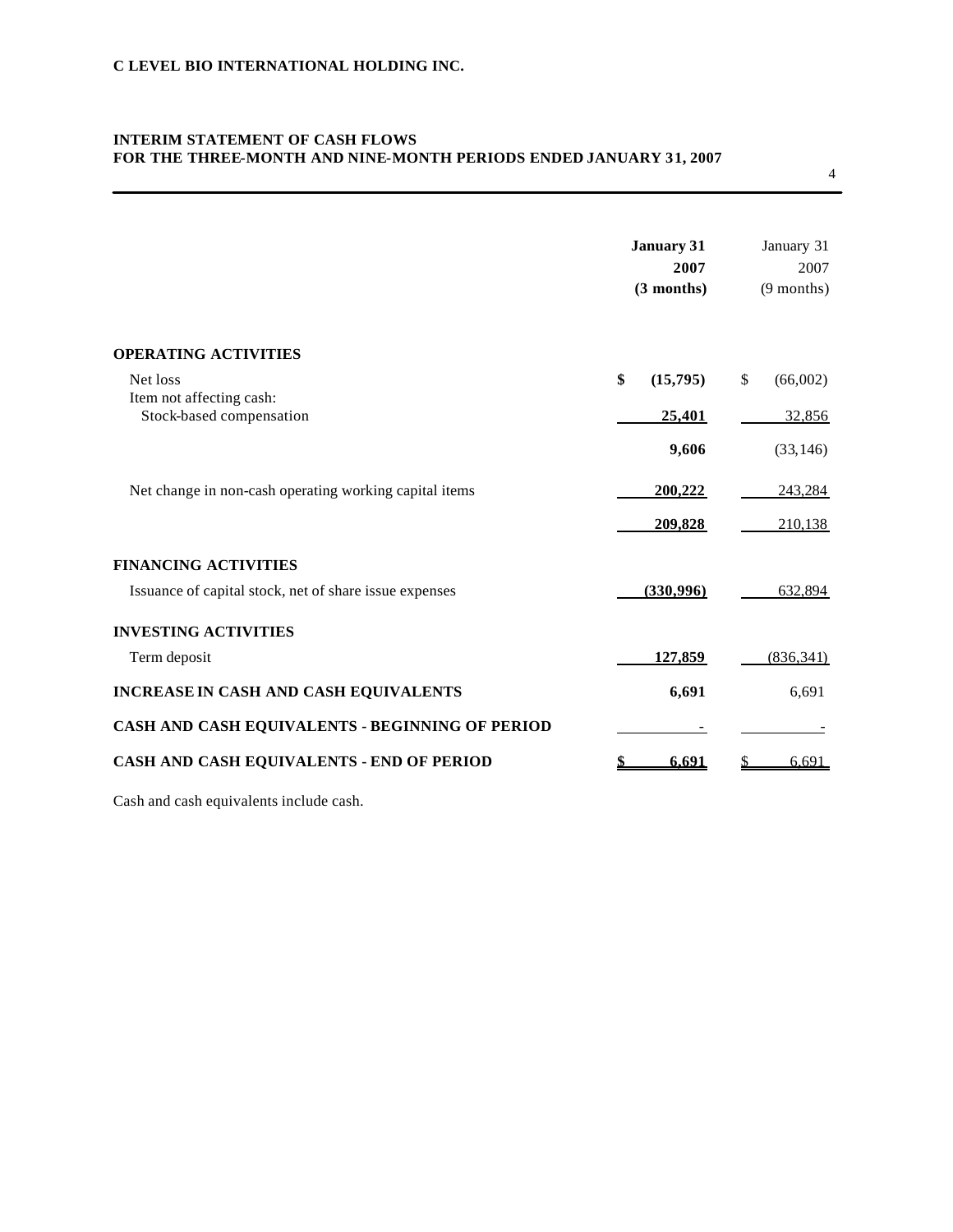### **1. DESCRIPTION OF THE BUSINESS**

The Company was incorporated on April 6, 2006 under the Canada Business Corporations Act. The Company is a Capital Pool Company as defined in the Capital Pool Company Policy of the TSX Venture Exchange Inc. (the "Exchange"). The business of the Company will be the identification and evaluation of assets or businesses with a view of completing a qualifying transaction.

### **2. ACCOUNTING POLICIES**

#### *STOCK-BASED COMPENSATION PLAN*

The Company has a stock-based compensation plan, which is described in Note 3. Stock-based compensation is recorded under the fair value based method. According to that method, awards of stock options are measured on their date of grant using the fair market value based method. They are expensed and credited to contributed surplus over their vesting period. This credit is reclassified to capital stock when stock options are exercised.

#### *USE OF ESTIMATES*

The preparation of financial statements in conformity with Generally Accepted Accounting Principles requires management to make estimates and assumptions that affect the reported amounts of assets and liabilities, the disclosure of contingent assets and liabilities at the date of the financial statements, and revenue and expenses for the period. Actual results could differ from those estimates.

#### *EARNINGS PER SHARE*

Earnings per share are calculated based on the weighted average number of Common shares outstanding during the period. Diluted net earnings per share are calculated based on the weighted average number of Common shares outstanding during the period, plus the effects of dilutive Common share equivalents such as options. This method requires that diluted net earnings per share be calculated using the treasury stock method, as if all dilutive potential Common share equivalents had been exercised at the beginning of the reporting period, or period of issuance, as the case may be, and that the funds obtained thereby be used to purchase Common shares of the Company at the average market value of the participating share during the period.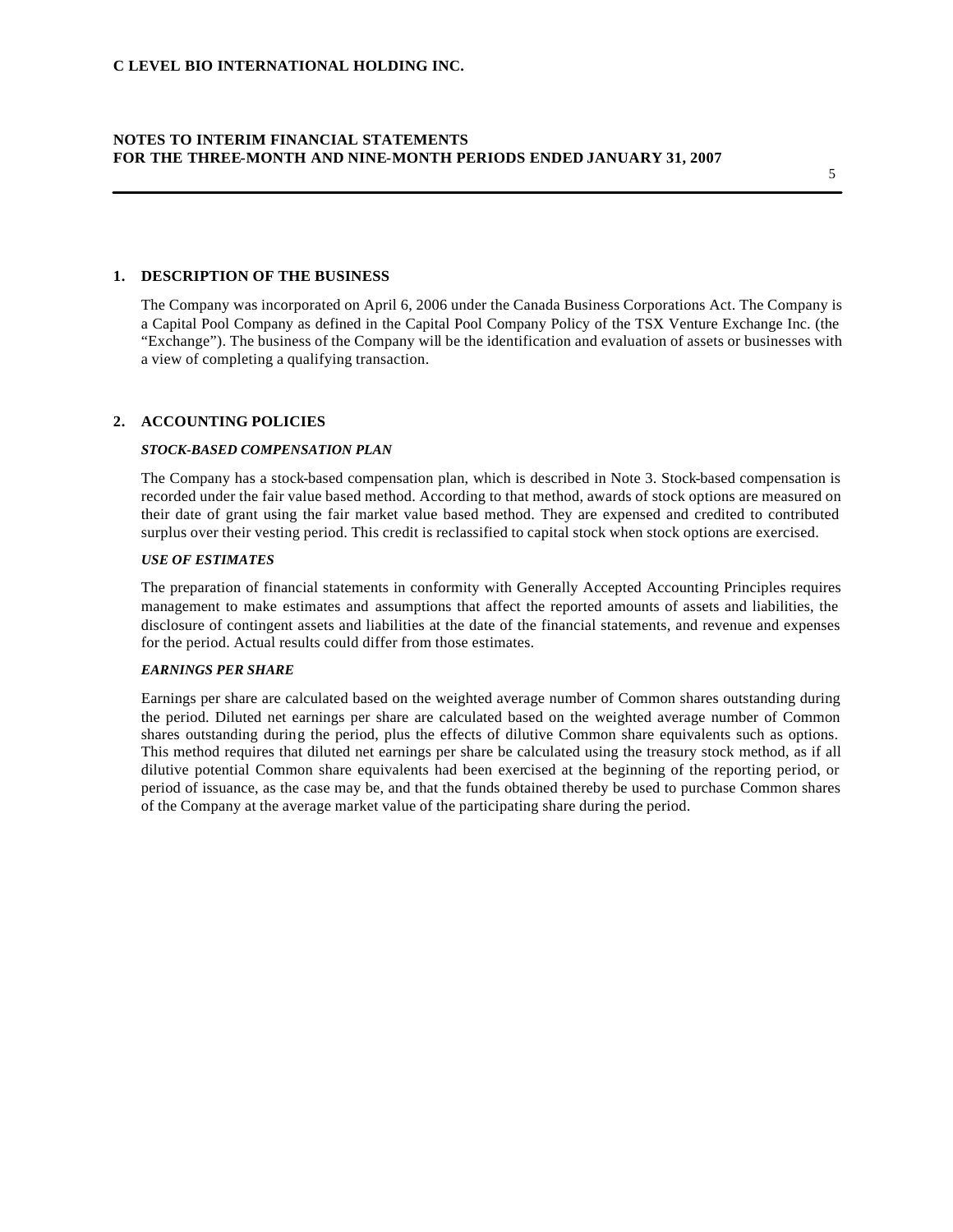### **3. CAPITAL STOCK**

Authorized, an unlimited number and without par value:

Common shares, voting and participating.

Issued:

|                                |            | Common shares |  |  |
|--------------------------------|------------|---------------|--|--|
|                                | #          |               |  |  |
| Beginning balance              | 16,500,000 | 1,150,000     |  |  |
| Share issue expenses           |            | (532, 216)    |  |  |
| Balance as at January 31, 2007 | 16.500.000 | 582.784       |  |  |

On April 7, 2006, the Company issued 10,000,000 Common shares for cash consideration in the amount of \$500,000.

On September 5, 2006, the Company issued 6,500,000 Common shares for a cash consideration in the amount of \$650,000.

#### **Stock-based compensation plan**

On June 16, 2006, the Company established a stock-based compensation plan, subject to regulatory approval. Under the stock-based compensation plan, the Board of Directors of the Company may from time to time, in its discretion, and in accordance with the Exchange requirements, grant to directors, officers, employees and consultants to the Company, non-transferable options to purchase Common shares, provided that the number of Common shares reserved for issuance will not exceed 10% of the issued and outstanding Common shares, exercisable for a period of up to five (5) years from the date of grant. The exercise price of options is set by the Board of Directors and is equal to the market price of the Common shares at the date of grant. The options shall fully vest and become exercisable only upon the earlier of the following events: (i) as to one-third of the options, the first anniversary of the granting thereof, provided however that no such options may be exercised unless a Qualifying Transaction has been completed or the optioned Shares being the object thereof are duly escrowed until the issuance of the Final Exchange Bulletin, in accordance with the requirements of Policy 2.4 of the Exchange; (ii) as to the second one-third of the options, the second anniversary of the granting thereof; and (iii) as to the final one-third of the options, the third anniversary of the granting thereof. The number of common shares reserved for issuance to any individual director or officer will not exceed five percent (5%) of the issued and outstanding Common shares and the number of Common shares reserved for issuance to all consultants will not exceed two percent (2%) of the issued and outstanding Common shares.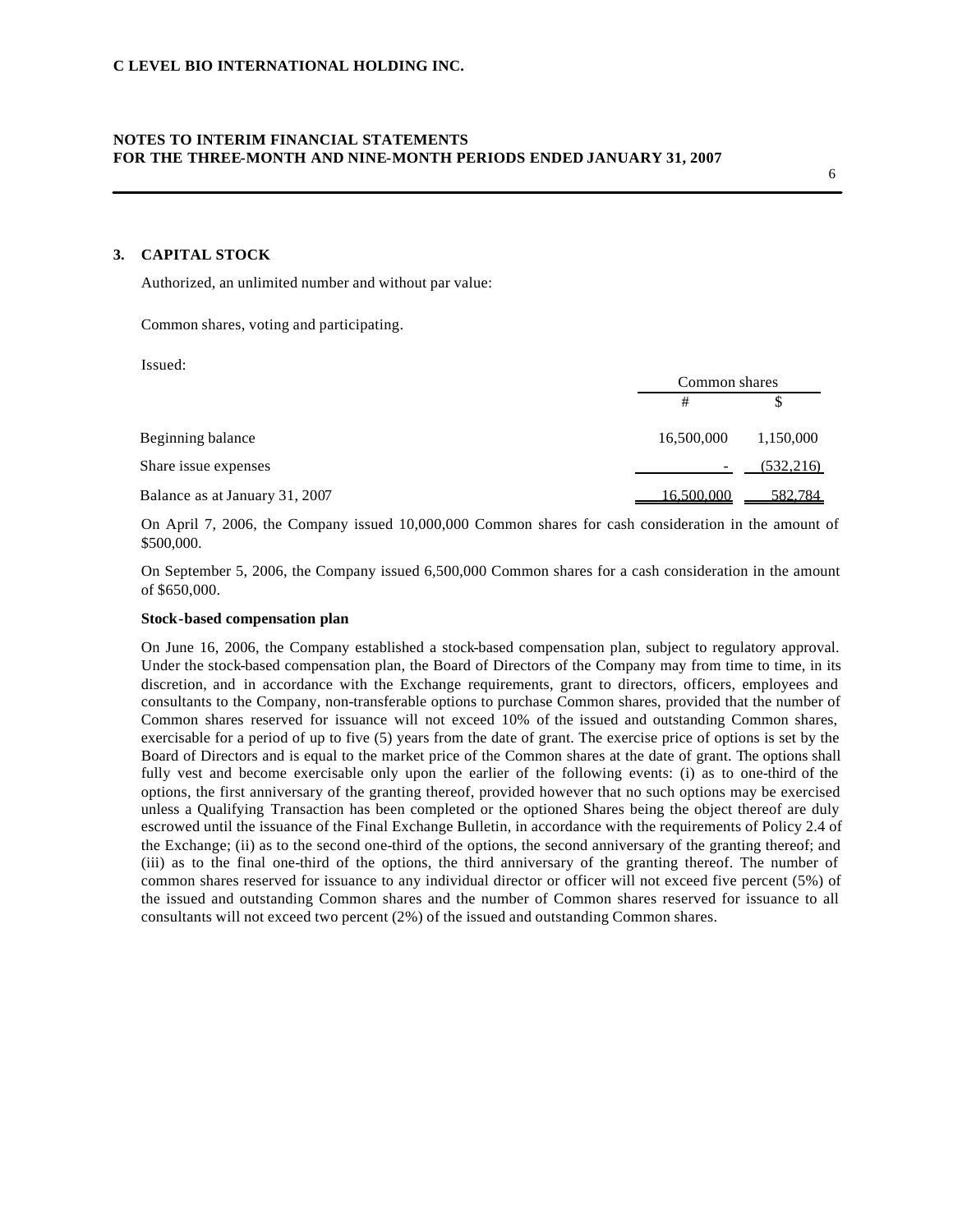#### **3. CAPITAL STOCK** (Continued)

The following table summarizes information about outstanding stock options and warrants as at January 31, 2007:

|                                       | Stock options |                   |                                       | Warrants |                   |                                       |
|---------------------------------------|---------------|-------------------|---------------------------------------|----------|-------------------|---------------------------------------|
|                                       | Number        | Carrying<br>value | Weighted<br>average<br>exercise price | Number   | Carrying<br>value | Weighted<br>average<br>exercise price |
|                                       |               | \$                | \$                                    |          | \$                | \$                                    |
| Outstanding - beginning of<br>period  | 1,650,000     | 7.455             | 0.10                                  | 650,000  | 50.110            | 0.10                                  |
| Stock-based compensation              |               | 25.401            | 0.10                                  |          |                   |                                       |
| Outstanding as at<br>January 31, 2007 | 1,650,000     | 32,856            | 0.10                                  | 650,000  | 50,110            | 0.10                                  |

These options and warrants will generate aggregate stock-based compensation costs of \$215,019 over their vesting period of up to 36 months. Compensation costs with respect to these options and warrants amounted to \$82,966 for the current period, of which \$50,110 was included in the issue share expenses. The fair value for stock options and warrants was established at the time of grant using the Black & Scholes model and based on the following assumptions: risk-free interest rate of 4.00%, expected terms of 24 months and 60 months, anticipated volatility of 127% and an anticipated 0% dividend yield.

|                          |           | Outstanding                                      |         | Exercisables                                     |  |  |
|--------------------------|-----------|--------------------------------------------------|---------|--------------------------------------------------|--|--|
| Exercise<br>prices<br>\$ | Number    | Weighted average<br>remaining period<br>(months) | Number  | Weighted average<br>remaining period<br>(months) |  |  |
| Options:<br>0.10         | 1,650,000 | 56                                               | -       |                                                  |  |  |
| Warrants:<br>0.10        | 650,000   | 20                                               | 650,000 | 20                                               |  |  |

## **4. FINANCIAL INSTRUMENTS**

The carrying amount of financial assets and liabilities approximate the fair market value because of the near maturity of those instruments.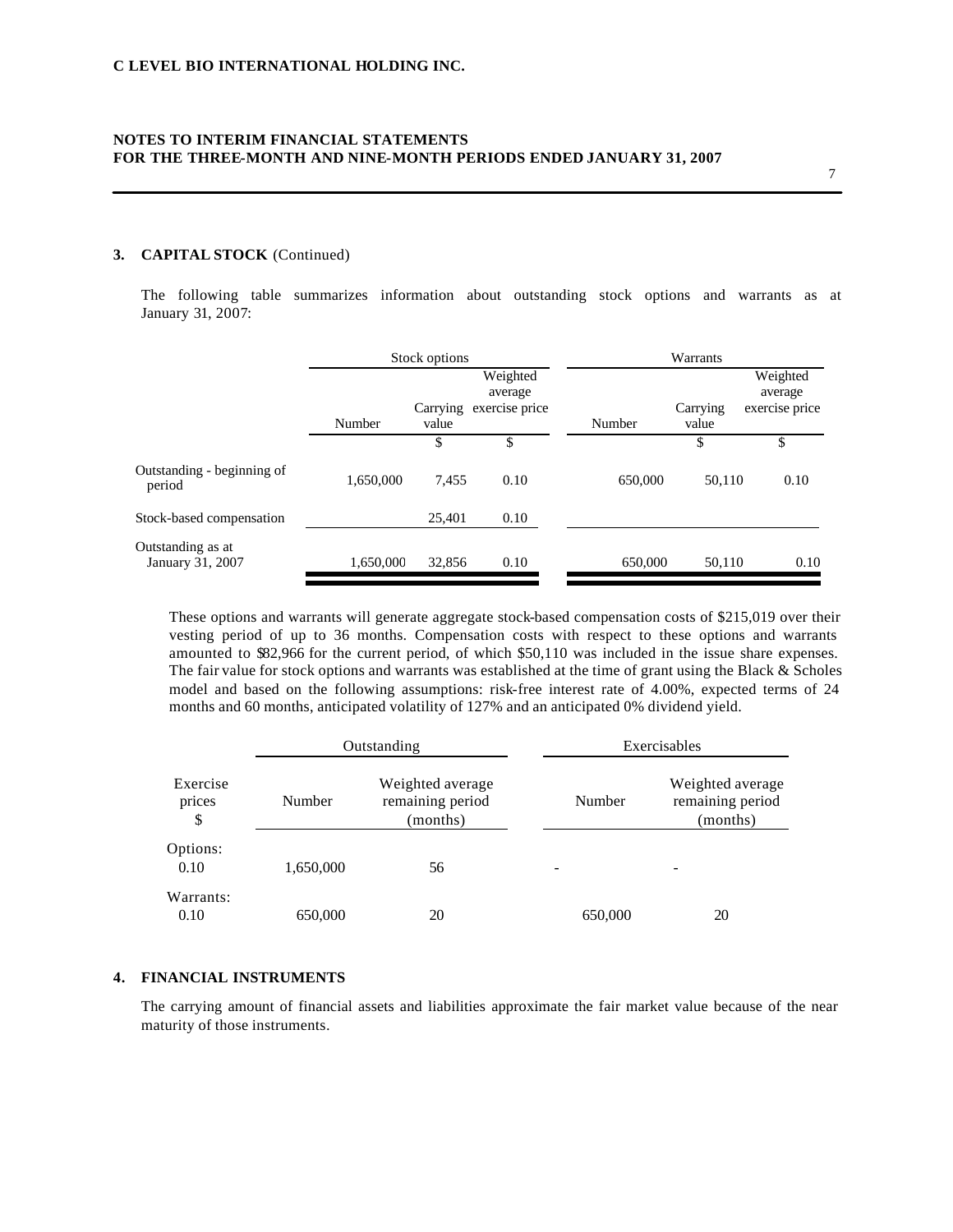#### **5. RELATED PARTY TRANSACTIONS**

Three shareholders of and one of the directors of the Company are partners of the law firm acting as legal counsellors with regard to the public offering and the qualifying transaction.

Issuance costs include \$194,933 of fees for services rendered by the law firm.

As at January 31, 2007, professional fees include an amount of \$1,571 from a company held by a shareholder.

These related party transactions were carried out in the normal course of business and are accounted for at exchange value

### **6. CONTRACTUAL OBLIGATIONS**

The Company signed a conditional agreement whereby the Company has agreed to acquire all of the issued and outstanding common shares of Nevada Exploration Inc. in exchange for 70,000,000 common shares at a price of \$0.15 per share (35,000,000 common shares at a price of \$0.30 per share post-consolidation), for an aggregate purchase price of \$10,500,000.

#### **7. SUBSEQUENT EVENTS**

The Company has also filed articles of amendment to change its corporate name to Nevada Exploration Inc. and to consolidate its securities on a 2 for 1 basis.

On March 2, 2007 Nevada Exploration Inc. (formerly known as C Level Bio International Holding Inc.) received in accordance with the policies of the TSX Venture Exchange Inc. (the "Exchange") final approval of its Qualifying Transaction as described in Note #1 and that the Exchange issued the Final Bulletin. Nevada Exploration Inc. will commence trading on the Exchange on Monday March 5, 2007 under the new trading symbol TSX-V: NGE.

In addition, the Company and Nevada Exploration Inc. have entered into an agreement with a broker pursuant to which Nevada Exploration Inc. intends to raise a minimum of \$1,000,000 and a maximum of \$2,000,000 by the issuance of units at \$0.15 per unit. Each unit includes one Common share and one-half of one Common share purchase warrant. Each whole warrant will be exercisable, for a period of 18 months after the closing of the private placement, into one Common share of Nevada Exploration Inc. at an exercise price equal to \$0.30 per Common share. The broker will receive a cash commission equal to 7% of the gross proceeds from the sale of the units and options to acquire that number of units equal to 8% of the number of units sold under the placement.